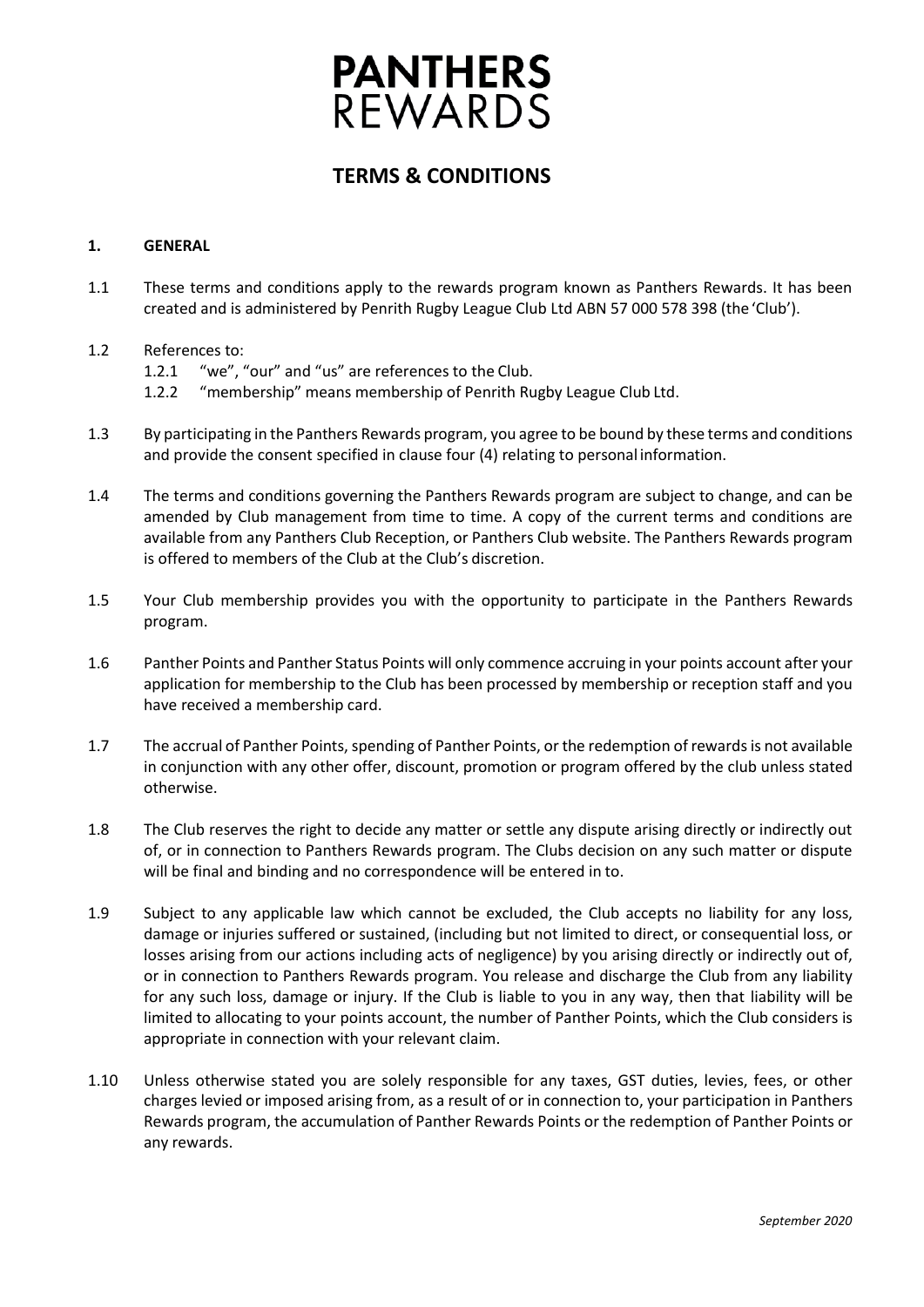- 1.11 Unless otherwise stated, any material published by the Club pertaining to these terms and conditions, including material relating to the rate of accrual of Panther Points, redemption of Panther Points for any rewards, and the number of Panther Status Points required to be earned and maintained for any level of participation, will form part of the terms and conditions of Panthers Rewards program. These may be varied by the Club from time to time at their discretion.
- 1.12 If part or all of any clause of these terms and conditions is deemed illegal, invalid or unenforceable, then it will be read down to the extent necessary to ensure that it is not illegal, invalid or unenforceable. If that is not possible, it will be severed from these terms and conditions and the remaining provisions of these terms and conditions will continue to have full force and effect.

# **2. LEVELS OF PANTHERS REWARDS**

- 2.1 There are five (5) tiers of Panthers Rewards program being:
	- 2.1.1 One (1) star
	- 2.1.2 Two (2) star
	- 2.1.3 Three (3) star
	-
	- 2.1.4 Four (4) star<br>2.1.5 Black Panthe **Black Panther**
- 2.2 All eligible members of the Club who participate in Panthers Rewards program will begin in the one (1) star tier.
- 2.3 Points criteria: To be eligible for the one (1) star, two (2) star, three (3) star, four (4) star and Black Panther tiers, you must earn and maintain the specified number of Panther Status Points correlating to those levels within a twelve (12) month period (or such period as we may specify from time to time). The number of Panther Status Points required to achieve, or maintain, each level is:

|       | $2.3.1$ One $(1)$ star tier: | $0 - 5,999$       |
|-------|------------------------------|-------------------|
|       | $2.3.2$ Two $(2)$ star tier: | $6,000 - 19,999$  |
|       | 2.3.3 Three (3) star tier:   | $20,000 - 59,999$ |
| 2.3.4 | Four (4) star tier:          | $60,000 - 99,999$ |
|       | 2.3.5 Black Panther:         | 100,000           |

- 2.4 Upgrading tier levels: The number of Panther Status Points earned by Club members during the most recent twelve (12) month period will be examined on the 16 day of each calendar month and those Club members who become eligible for a higher level of Panthers Rewards program will be notified of their promotion to that level during the course of the following month.
- 2.5 Downgrading tier levels: In April of each year those Club members who have not earned or maintained the number of Panther Status Points over the previous twelve (12) months required to remain eligible at their current level will be downgraded. Members will be advised during the course of the following month - May of their new level.
	- 2.5.1 At our discretion in limited situations members may remain in a tier where they have not met the Status Points criteria in the prior twelve (12) months based on extenuating circumstances (for example cases of personal/medical hardship or extended absence)
- 2.6 Expiry of Points: Panther Points expire for one (1) star, two (2) star and three (3) star tiers on 31 December every year. Panther Points do not expire for four (4) star and Black Panthertiers.
- 2.7 The Club reserves the right to make any changes to these terms and conditions, at any time, including to: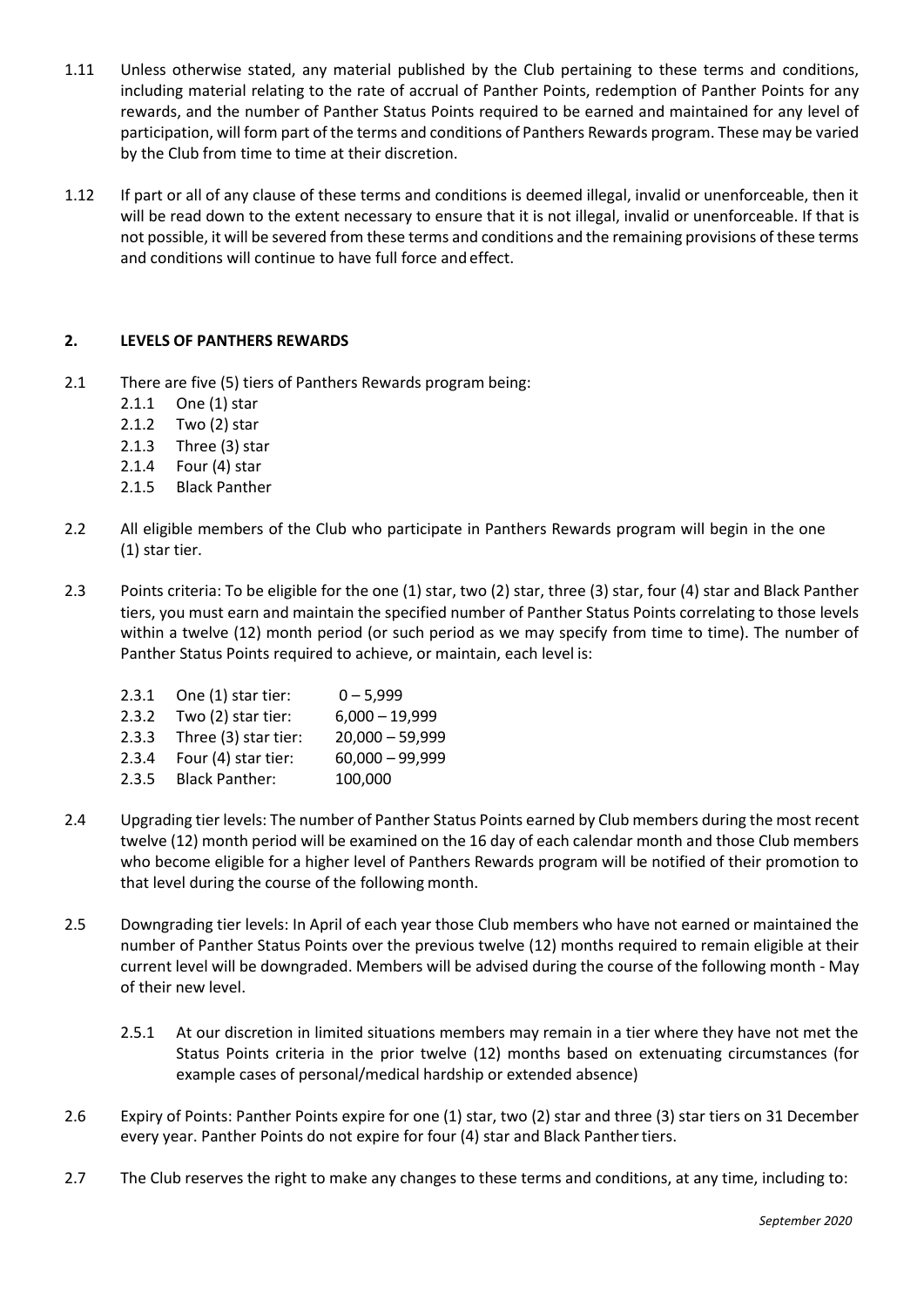- 2.7.1 create, amend or remove levels of the Panthers Rewards program to which different terms and conditions apply including but not limited to the benefits applicable to each level of Panthers Rewards program and the method and rates of Points accrual and rewards offered to you as part of the Panthers Rewards program;
- 2.7.2 set and change the number of Panther Status Points required to be earned and maintained under the Panthers Rewards program within any period for eligibility to any level of Panthers Rewards program;
- 2.8 Subject to any changes we may make, your participation in Panthers Rewards program will enable you to receive the benefits appropriate to the level you are assigned. The list of benefits for each tier is available from each Clubs reception.
- 2.9 Any bonus discount offered when Panther Points are used for purchase is restricted to selected outlets, may not be combined with any other offer and may not be valid for use with some products and services. Use of this discount is at our complete discretion.

# **3. EARNING AND REDEEMING PANTHER POINTS AND PANTHER STATUS POINTS**

- 3.1 Panther Points and Panther Status Points will be accrued as a result of certain eligible transactions at the standard rate unless otherwise stated.
	- 3.1.1 Members can earn points when purchasing at selected food and beverage outlets. To earn points for purchasing food and beverage, members must give their members card to the staff member making the transaction and ensure it is swiped through the Point of Sale (POS) terminal.
	- 3.1.2 The specific outlets where Points are accruable are available from each club. Penrith specific outlets are Aqua Golf, The Basement, Bottle Shop, Dom's Cocktail Lounge, Event Centre, Grub, Kelly's Bar, Kelly's Brasserie, Kelly's Café, Lakeview Bar, The Ming, Panthers Merchandise Shop, Punters Bar, Squires Terrace Bar, Star Car Wash (onsite only).
	- 3.1.3 Points are also earned for activities such as Raffles, Bingo, Poker and Keno when purchased on site.
	- 3.1.4 Members can also earn Points when playing Electronic Gaming Machines (EGMs) and Multi Terminal Gaming Machines (MTGM). To earn Points using Gaming Machines, it is the members responsibility to ensure their members card is inserted into the Gaming Machine they are using while playing.
	- 3.1.5 Points are not accrued when payment is made by points, prize cards or vouchers. Points are only accrued on payments made by a member with Cash or EFTPOS/Credit Card.
- 3.2 Accrual rate: for the purpose of assigning tier levels Panther Status Points are accrued based on:
	- 3.2.1 One (1) Panther Status Point is earned for every \$1 spent in selected food and beverage or other outlets for one (1) star or two (2) star members
	- 3.2.2 Two (2) Panther Status Points are earned for every \$1 spent in selected food and beverage or other outlets for three (3) star, four (4) star and Black Panther members
	- 3.2.3 One (1) Panther Status Point is earned for every \$10 of turnover on an Electronic Gaming Machine (EGM)
	- 3.2.4 One (1) Panther Status Point is earned for every \$50 of turnover on a Multi Terminal Gaming Machine (MTGM)
	- 3.2.5 One (1) Panther Status Point is earned for every \$1 spent within KENO
	- 3.2.6 One (1) Panther Status Point is earned for every \$1 spent within meeting and event spaces. The name on the invoice must match the name of the member. Panther Points cannot be issued to members who are booking events on behalf of an organisation or business.
	- 3.2.7 Panther Points that are accrued through any means other than being earned through eligible transactions will not be considered in assigning tiers of Panthers Rewards program. Bonus Points,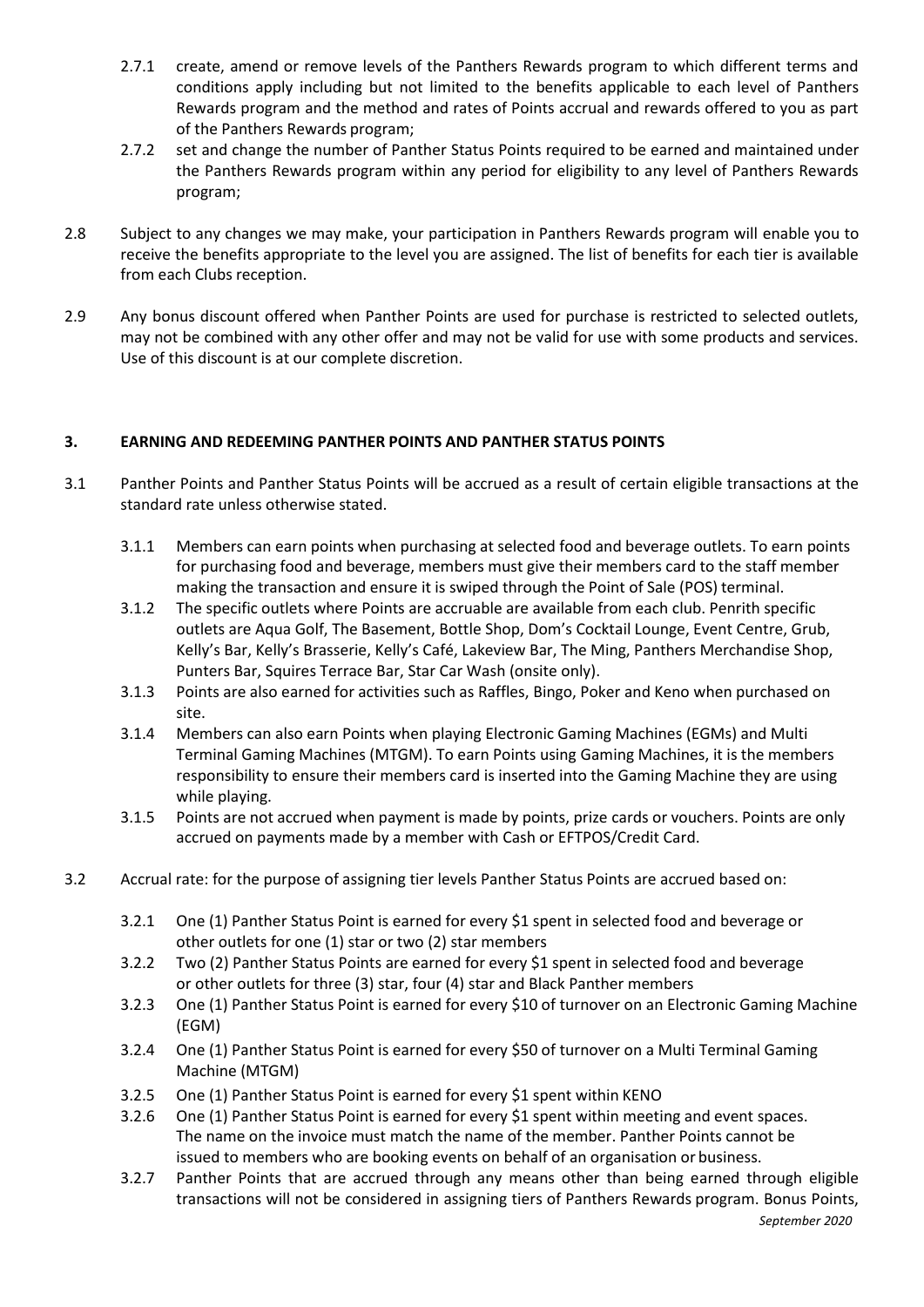Prize Points, Points Multipliers or points earned through Promotions will not be considered in assigning tiers of Panthers Rewards program.

- 3.3 Bonus Panther Points
	- 3.3.1 One (1) additional Bonus Panther Point will be earned for every \$10 of turnover on an Electronic Gaming Machine (EGM) for three (3) star, four (4) star and Black Panther members
	- 3.3.2 One (1) additional Bonus Panther Point will be earned for every \$50 of turnover on a Multi Terminal Gaming Machine (MTGM) for three (3) star, four (4) star and Black Panther members
	- 3.3.3 One (1) additional Bonus Panther Point will be earned for every \$1 spent within meeting and event spaces at each club for three (3) star, four (4) star and Black Panther members. The name on the invoice must match the name of the member. Panther Points cannot be issued to members who are booking events on behalf of an organisation or business.
	- 3.3.4 Bonus Panther Points will not be considered in assigning tiers of Panthers Rewards program
- 3.4 The Club is not liable for the failure of your membership card to accrue Panther Points for any reason whatsoever (including but not limited to membership card terminal error, operator error or misrepresentation, our act or omission (including negligence), or membership card malfunction).
- 3.5 The Club reserves the right:
	- 3.5.1 to adjust the number of Points you have accrued if the Points were as a result of the Club membership card terminal error, operator error or misrepresentation, our act or omission (including negligence), membership card malfunction or for any other reason resulting in the Points being invalidly accrued; and
	- 3.5.2 to change the rate and manner in which Points are accrued (including but not limited to the transactions that we classify as eligible transactions and the standard rate of accrual) and set and change the number of Points to be redeemed for any product or reward.
- 3.6 Points will not validly accrue on your points account while your Club membership card is being used by another person.
- 3.7 Panther Points used by you will be deducted from your points account balance at the time of the transaction or at the time you request them to be used for any other purpose.
- 3.8 Members are entitled to receive a monthly player activity statement. To obtain one, members need to see the Clubs Duty Manager.
- 3.9 We will not be responsible for replacing Panther Points due to a lost, stolen, damaged or faulty Club membership card.
- 3.10 Some rewards in Panthers Rewards program may be offered on a limited or first come, first serve basis, this will be at our discretion and no disputes will be considered.
- 3.11 Points and any rewards forming part of Panthers Rewards program are not transferable, refundable or exchangeable for cash.
- 3.12 All rewards that are offered in Panthers Rewards program are subject to availability and we reserve the right to cancel, withdraw or substitute any rewards at any time in our absolute discretion.
- 3.13 We do not accept liability for:
	- 3.13.1 any lost or stolen rewards or gifts (including vouchers) after they have been issued;
	- 3.13.2 any loss or damage arising from our cancellation, withdrawal or substitution of any rewards that form part of Panthers Rewards; or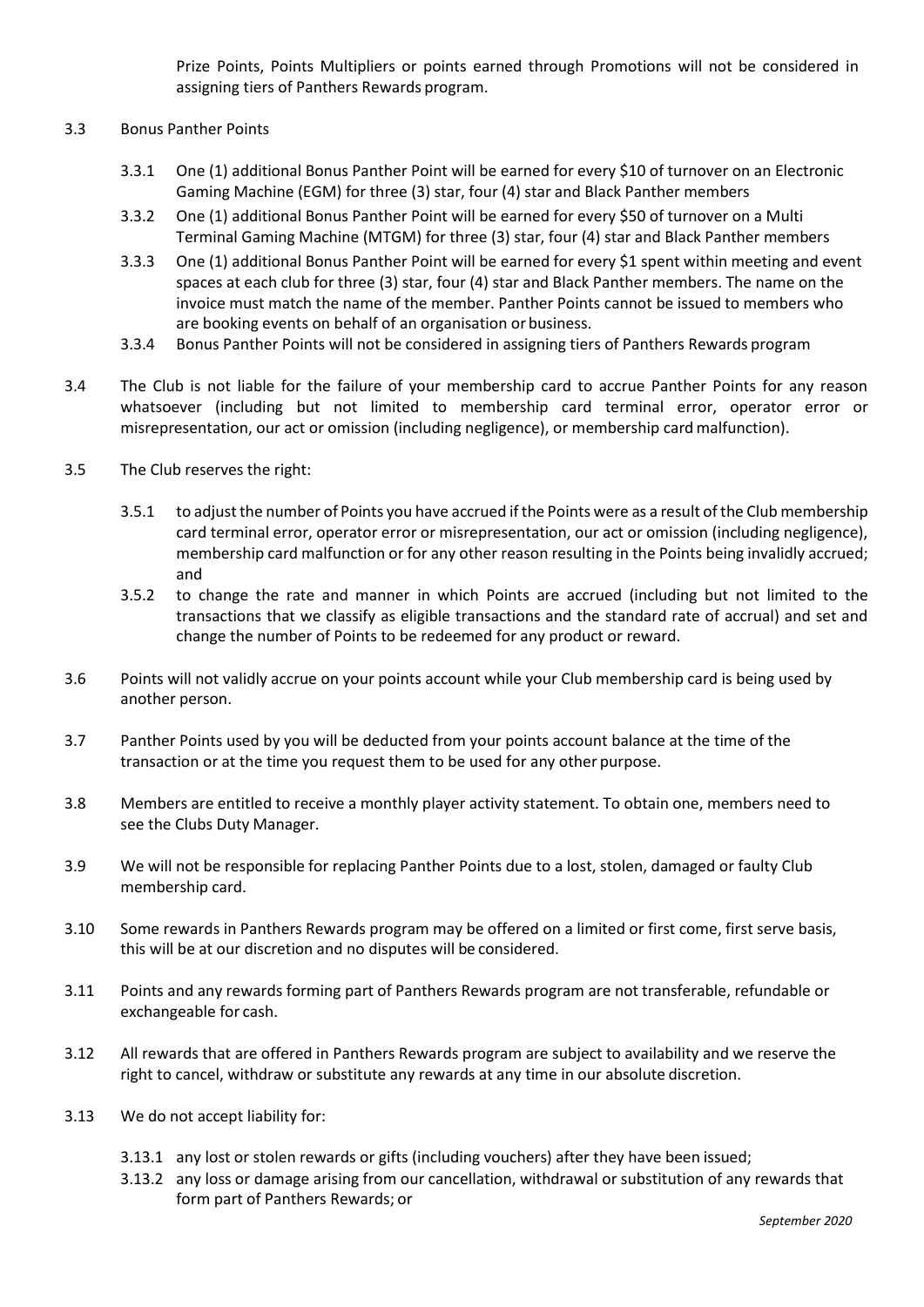- 3.13.3 the unavailability of any rewards or gift that we previously displayed or promoted as being available for the redemption of Panther Points or any other means.
- 3.14 The Club make no representation and gives no warranty (either expressly or impliedly) as to the quality, standard, fitness or suitability for purpose of rewards or gifts that form part of Panthers Rewards program.

### **4. PRIVACY**

- 4.1 The information we collect arising directly or indirectly out of or in connection with your Club, membership and participation in the Panthers Rewards program shall become and remain our property.
- 4.2 The Club will, at your request, provide you with access to your personal information held by the Club in accordance with our Privacy Policy, which is available at [www.panthers.com.au.](http://www.panthers.com.au/)

### **5. TERMINATION OF THE PANTHERS REWARDS PROGRAM**

- 5.1 You may terminate your Club membership at any time by giving written notice to the Club or by returning your membership card to the Club, at which time, all Panther Points, Panther Status Points and associated rewards will be permanently cancelled.
- 5.2 The Club may terminate or suspend your membership (in our absolute discretion) if they believe (in our absolute discretion) that the following occurs:
	- 5.2.1 you fail to strictly comply with these terms and conditions;
	- 5.2.2 your Club membership expires, is cancelled or is suspended;
	- 5.2.3 your conduct is deemed to be offensive, dishonest, disruptive, intimidating, unbecoming or prejudicial to our interests;
	- 5.2.4 you interfere with or misuse any equipment or property;
	- 5.2.5 in the event that you die
- 5.3 In the event we terminate your Club membership;
	- 5.3.1 all of your Panther Points, Panther Status Points and associated rewards will automatically be cancelled (and for the purpose of clarity will not be redeemable) from the time we terminate your membership;
- 5.4 The Club may suspend or terminate the operation of Panthers Rewards program at any time and without prior notice to you. We give no warranty as to the continuing availability of Panthers Rewards program.
- 5.5 Due to legislative restrictions on gaming related advertisements, a notice informing members of the suspension or termination of the operation of Panthers Rewards program may only be displayed in certain areas within the Club's premises (Members Notice Board).
- 5.6 In the event that the operation of Panthers Rewards program is terminated for whatever reason, all Panther Points may be cancelled 30 days from the Club issuing a Members Notice and you will not be able to redeem any rewards 30 days after the Club issues a Members Notice.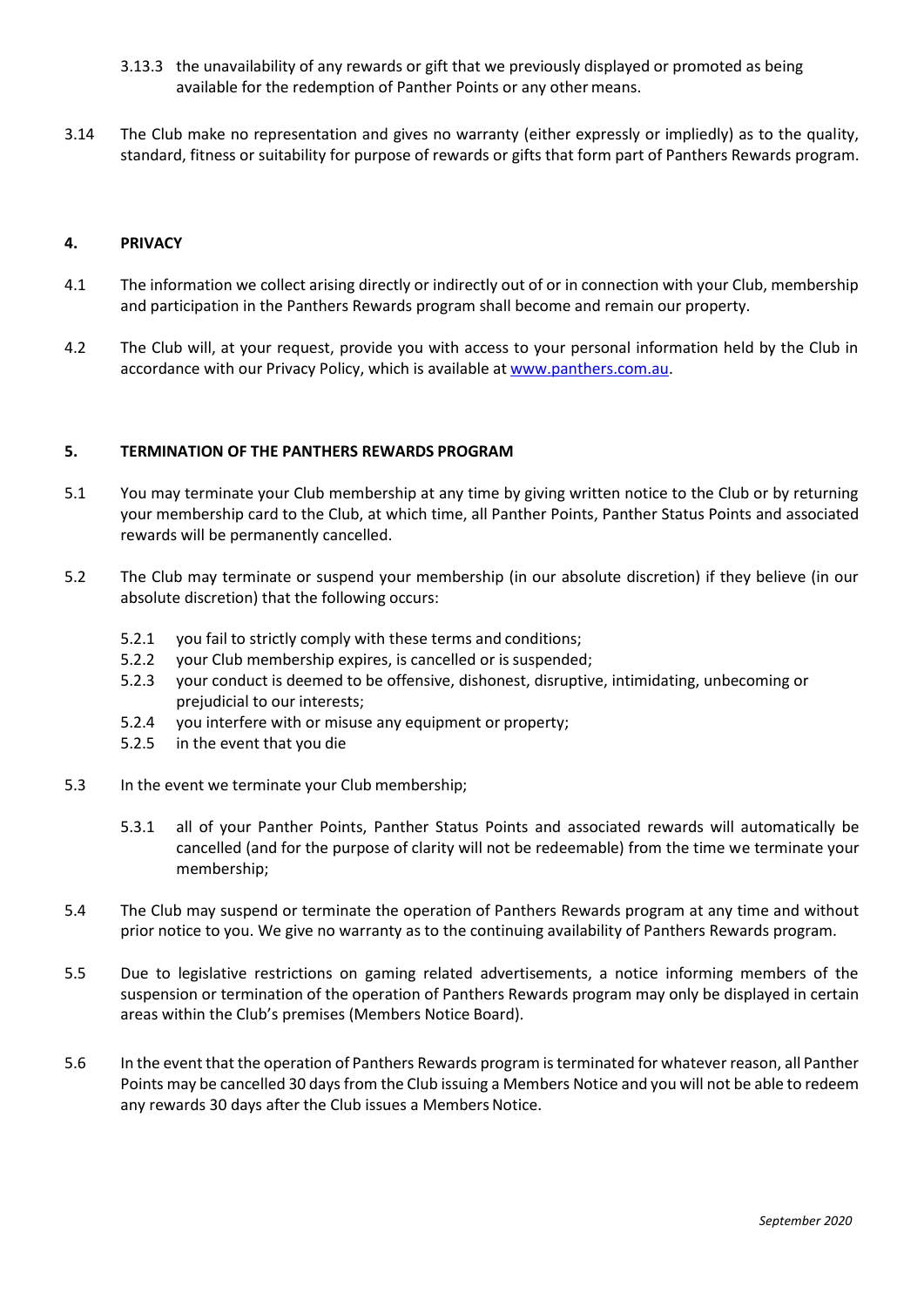# **6. REDEMPTION OF PANTHER POINTS**

6.1 Panther Points can be redeemed for a variety of goods and services across all venues. Each individual venue contains the most up to date documentation regarding these products.

# **7. PANTHERS PENRITH LEAGUES CLUB SPECIFIC REWARDS**

- 7.1 Panther Points can be redeemed partially or in full at specified Panthers outlets (see section 3).
- 7.2 Members discounts are available only at specified Panthers outlets (see section 3).
- 7.3 Panther Points can be redeemed to purchase EFTPOS and Gift Vouchers through the Pitstop machine in club. Please see Membership staff for assistance if required.
	- 7.3.1 No more than \$1000 worth of points can be redeemed for gift vouchers per day
	- 7.3.2 Vouchers must be treated like cash; We do not accept liability for any lost or stolen vouchers after they have been issued
- 7.4 Exclusive VIP events including (but not limited to) Cocktail Parties, Dinners and Christmas events will from time to time be offered to four (4) star and Black Panther members.
	- 7.4.1 Events are in house on Panthers premises
	- 7.4.2 Members are offered two (2) tickets per member, unless otherwise specified
	- 7.4.3 All RSA and RCG requirements are adhered to
- 7.5 VIP parking is available to four (4) star and Black Panther members, at Panthers Penrith Leagues Clubonly.
- 7.6 VIP Room access is available to four (4) star and Black Panther members and one guest, at Panthers Penrith Leagues Clubonly.
- 7.7 Monthly car wash vouchers are available to four (4) star and Black Panther members. Members must swipe their member card at the Member Kiosk to receive a printout and this printout must be taken to the Members Centre at Panthers Penrith Leagues Club to receive a voucher.
	- 7.7.1 Vouchers are only redeemable at Star Car Wash onsite at Panthers Penrith Leagues Club
	- 7.7.2 Four (4) star members are entitled to one (1) voucher per month
	- 7.7.3 Black Panther members are entitled to two (2) vouchers per month
- 7.8 One night per year of on-site accommodation is available to Black Panther members. Members must request a booking through the Members Centre at Panthers Penrith Leagues Club.
	- 7.8.1 Bookings are subject to availability
	- 7.8.2 Accommodation is provided by the Mercure Penrith Panthers
	- 7.8.3 Bookings must be made in the name of the Member only (not transferable)
- 7.9 Four (4) star and Black Panthers members will be offered Surprise and Delight gifts throughout the year.
	- 7.9.1 Members must collect the gift within the specified timeframe (2 weeks)
	- 7.9.2 Members must personally collect their gift from the specified location (usually Members Centre at Panthers Penrith Leagues Club or from the Duty Manager when outside of business hours)
	- 7.9.3 Four (4) star members are entitled to two (2) gifts per year
	- 7.9.4 Black Panther members are entitled to four (4) gifts per year
	- 7.9.5 All members in the tier will receive the same gift (or variant of e.g. colours may vary)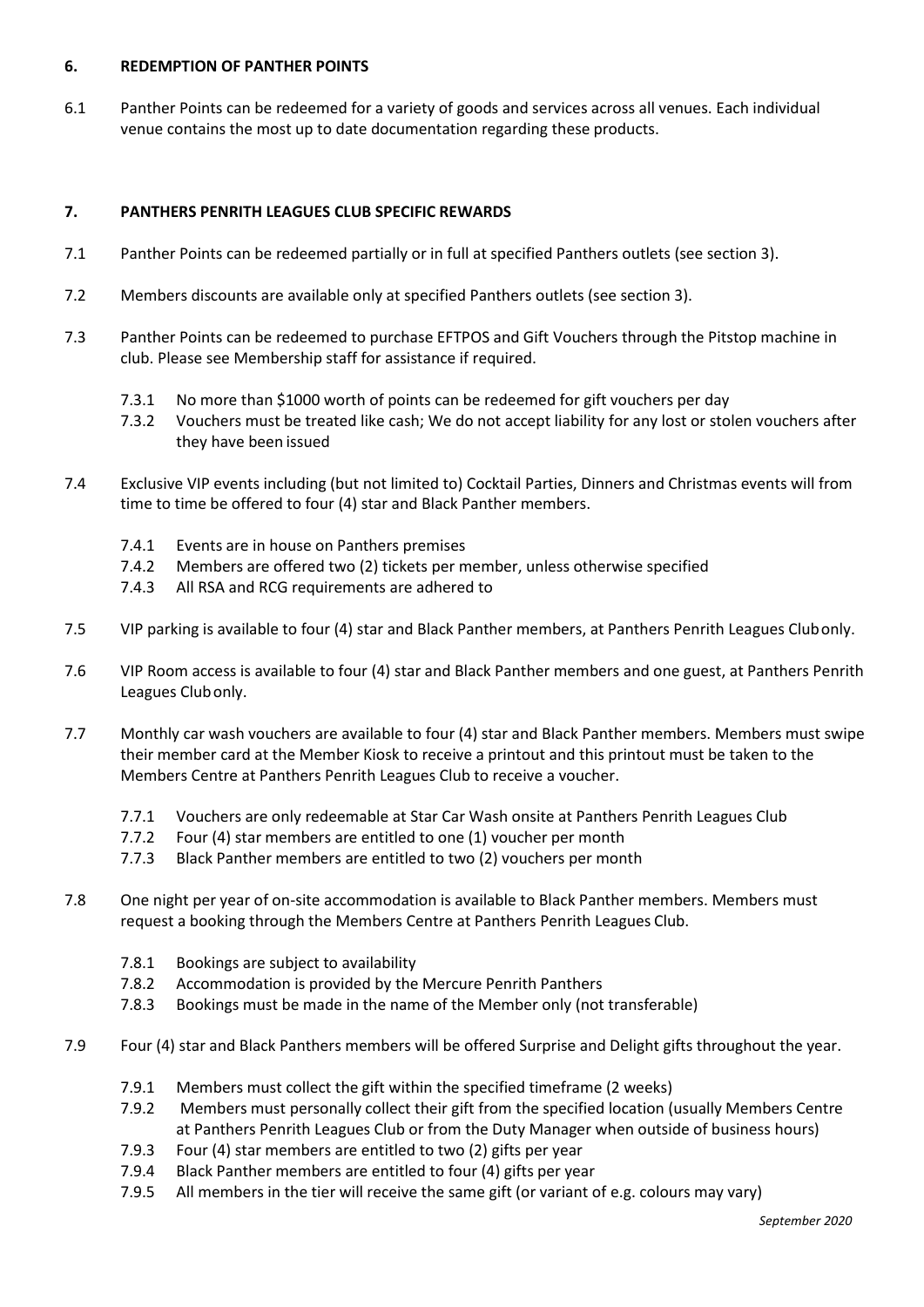- 7.10 The 10% discount from Panthers Shop merchandise is valid within outlets located at Panthers Stadium, the Panthers Merchandise vehicle, Penrith Panthers Leagues Club or Panthers Port Macquarie Leagues Club only. It is not valid for online purchases.
- 7.11 Use of the Members Courtesy Bus is for members and their guests only.
- 7.12 Complimentary tickets to selected members reward shows are allocated on a first in, first served basis. Members must swipe their member card at the Member Kiosk to receive a printout and this printout must be taken to reception or the Members Centre at Panthers Penrith Leagues Club to receive a ticket. The Printout is not a valid ticket.

7.12.1 One (1) star, two (2) star and three (3) star members are entitled to one (1) ticket per show

7.12.2 Four (4) star and Black Panther members are entitled to two (2) tickets per show

- 7.13 Tickets to selected live shows are allocated on a first in, first served basis. Members must register for their tickets at the Members Centre at Panthers Penrith Leagues Club.
	- 7.13.1 Three (3) star members are entitled to two (2) tickets to 3 shows per year
	- 7.13.2 Four (4) star members are entitled to two (2) tickets to 4 shows per year
	- 7.13.3 Black Panther members are entitled to two (2) tickets to 5 shows per year
	- 7.13.4 Tickets are not transferable, refundable or exchangeable for cash
- 7.14 General Admission (GA) tickets into selected home games at Panthers Stadium are limited and are allocated on a first in, first served basis. Members must register for their tickets at either the Reception or Members Centre at Panthers Penrith Leagues Club. The games these tickets are for, is at the discretion of Club management and is subject to change.
	- 7.14.1 One (1) star members are entitled to one (1) ticket for one (1) game per season
	- 7.14.2 Two (2) star members are entitled to one (1) ticket for two (2) games per season
	- 7.14.3 Three (3) star members are entitled to one (1) ticket for three (3) games per season
	- 7.14.4 Four (4) star members are entitled to one (1) ticket for eleven (11) games per season
	- 7.14.5 Black Panther members are entitled to two (2) tickets for eleven (11) games per season
- 7.15 Tickets into the Grand Stand at Panthers Stadium is allocated on a first in, first served basis. Members must register for their tickets at the Members Centre at Panthers Penrith Leagues Club. The games the tickets are for is at the discretion of Club management and is subject to change.

7.15.1 Four (4) star members are entitled to one (1) ticket for eleven (11) games per season

- 7.15.2 Black Panther members are entitled to two (2) tickets for eleven (11) games per season
- 7.16 Two tickets into the Corporate Box at Panthers Stadium are allocated on a first in, first served basis. Members must register for their tickets at the Members Centre at Panthers Penrith Leagues Club. The games these tickets are for is at the discretion of Club management and is subject tochange. Tickets are not transferable, refundable or exchangeable for cash.
- 7.17 Complimentary in-house non-alcoholic beverages are for members only and are to be consumed on-site (not in takeaway cups). Eligible drinks are hot tea, hot coffee, hot chocolate and post mix soft drinks.
	- 7.17.1 Two (2) star members are entitled to two (2) eligible drinks per day
	- 7.17.2 Three (3) star members are entitled to three (3) eligible drinks per day
	- 7.17.3 Four (4) star members are entitled to four (4) eligible drinks per day
	- 7.17.4 Black Panther members are entitled to unlimited eligible drinks per day
- 7.18 Complimentary in-house snacks are for members only and are to be consumed on-site.

7.18.1 Three (3) star members are entitled to two (2) snacks per week